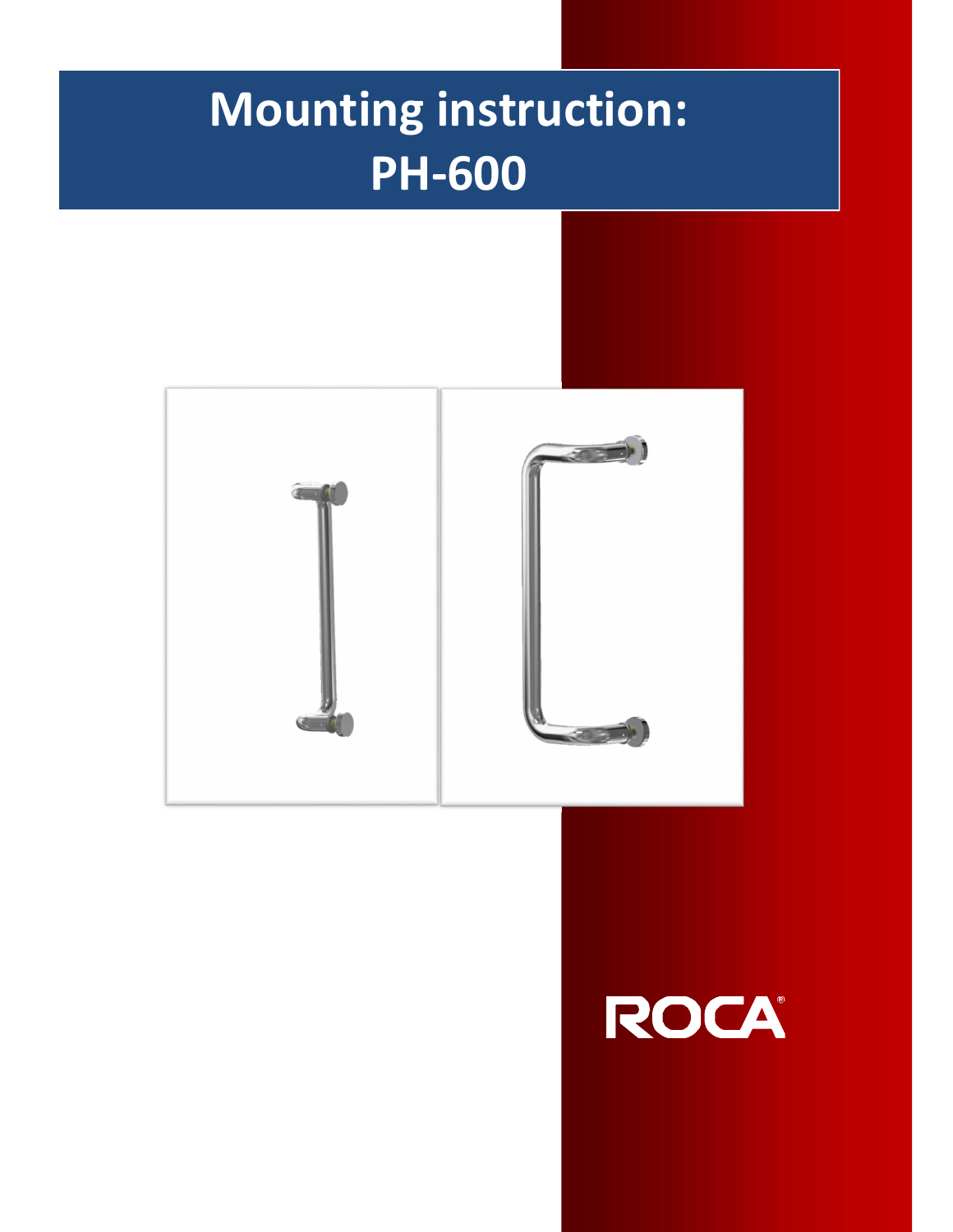



## Guide for Pull handle with threads



- 1. Attach the decor washer and the plastic washer.
- 2. Use the plastic tube if the handle is mounted in a glass door.



(Cut the screw to desired length if necessary)

- 1. Place the plastic washer between the glass and head of bolt.
- 2. Pass the bolt through the door and start tighten it.
- 3. Repeat same procedure at the other end of the tube.



Tighten the bolts, making sure the handle is stuck and does not slip or rattle.